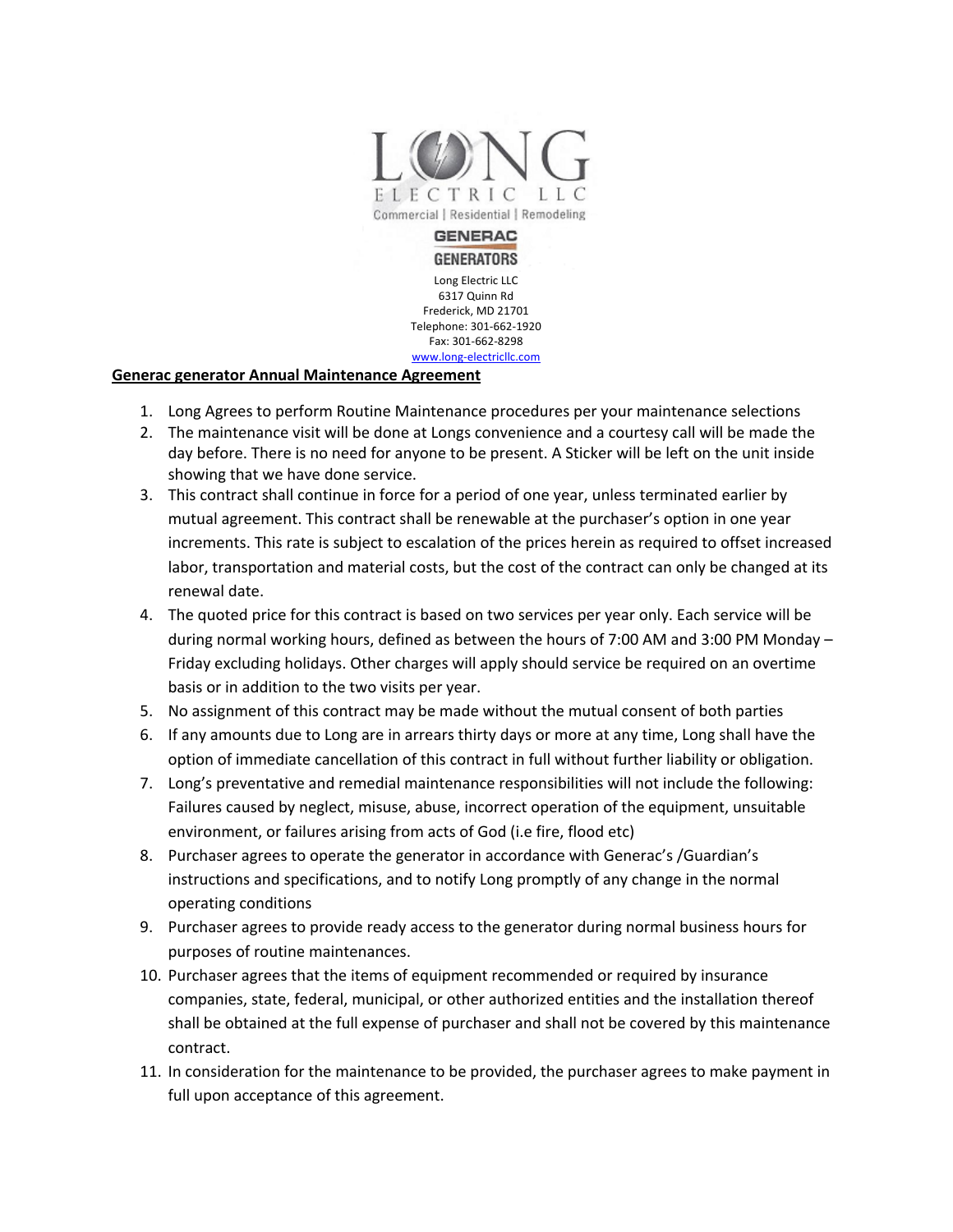

# **GENERATORS**

#### **Maintenance Plans**

Includes:

22kw air cooled unit or smaller 2 visits per year \$340.00 1 year \$640.00 2 years 22kw liquid cooled unit up to 60kw 2 visits per year \$540.00 1 year 1030.00 2 years 80kw or larger liquid cooled units 2 visits per year \$715.00 1 year \$1380.00 2 years

The first visit will start depending on when you sign up Visit 1 between April/May Visit 2 between Oct/Nov

## **Visit 1 includes:**

Check battery Check radiator fluid (*liquid cooled units only*) Check all fluids Check/Change air filter (as necessary) Check voltage Check frequency Change oil 5w30 (this is done every other visit and is recommended once a year or every 500 hrs) Change/check spark plugs Change oil filter Clean and wax the outside of the unit

## **Visit 2 includes:**

Check battery Check radiator fluid (*liquid cooled units only*) Check all fluids Check air filter Check voltage Check frequency Clean and wax the outside of the unit

\*\*\*\*\* please return the third page completely filled out with payment. Thank you